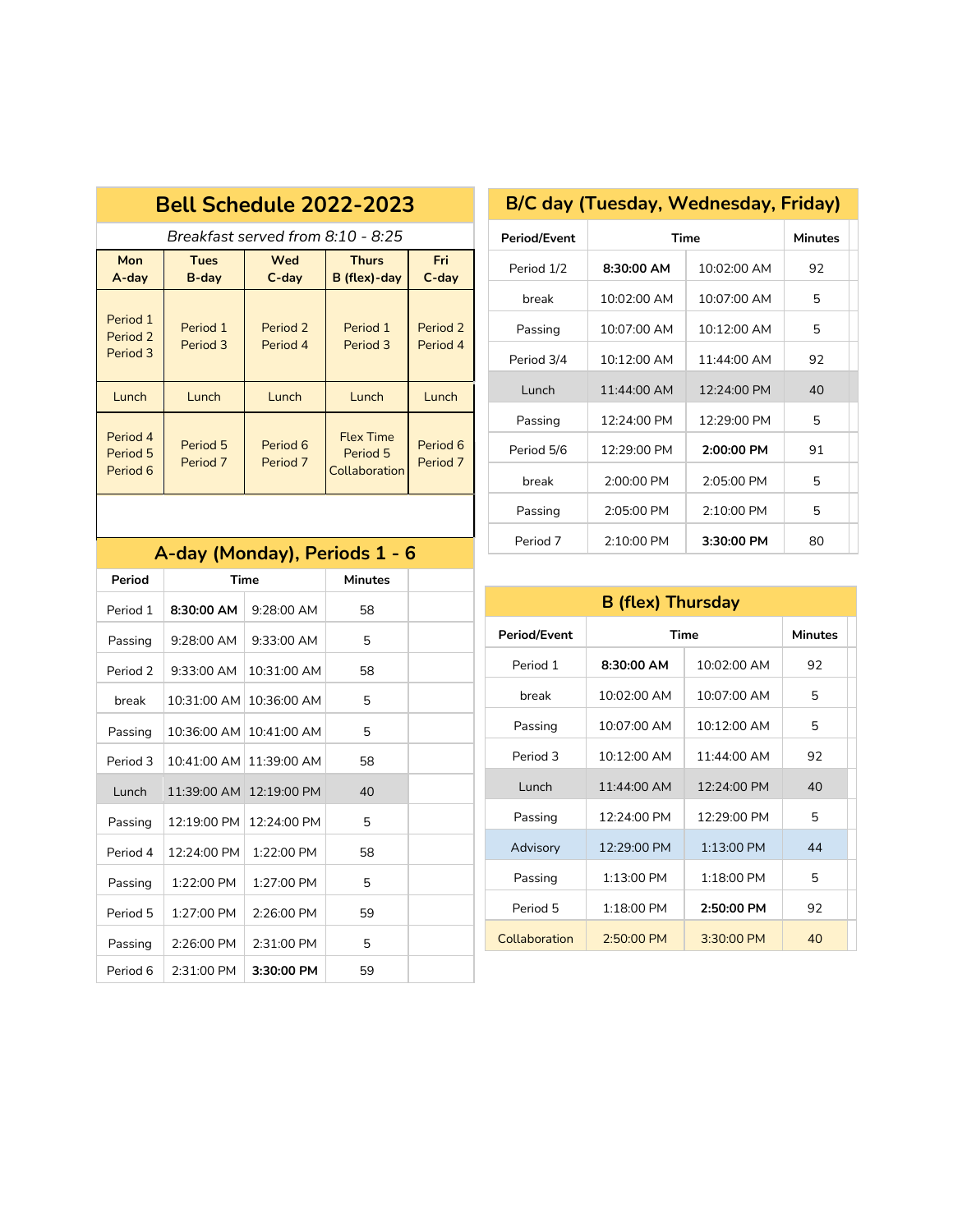| D-Day (Periods 1-7) |               |                       |                |  |
|---------------------|---------------|-----------------------|----------------|--|
| <b>Period/Event</b> |               | <b>Time</b>           | <b>Minutes</b> |  |
| Period 1            | 8:30:00 AM    | $9:18:00$ AM          | 48             |  |
| Passing             | $9:18:00$ AM  | $9:23:00$ AM          | 5              |  |
| Period 2            | $9:23:00$ AM  | 10:12:00 AM           | 49             |  |
| break               | 10:12:00 AM   | 10:17:00 AM           | 5              |  |
| Passing             | 10:17:00 AM   | 10:22:00 AM           | 5              |  |
| Period 3            | 10:22:00 AM   | 11:10:00 AM           | 48             |  |
| Passing             | 11:10:00 AM   | 11:15:00 AM           | 5              |  |
| Period 4            | $11:15:00$ AM | $12:03:00 \text{ PM}$ | 48             |  |
| Lunch               | 12:03:00 PM   | 12:43:00 PM           | 40             |  |
| Passing             | 12:43:00 PM   | 12:48:00 PM           | 5              |  |
| Period 5            | 12:48:00 PM   | 1:37:00 PM            | 49             |  |
| Passing             | 1:37:00 PM    | 1:42:00 PM            | 5              |  |
| Period 6            | 1:42:00 PM    | 2:31:00 PM            | 49             |  |
| break               | 2:31:00 PM    | 2:36:00 PM            | 5              |  |
| Passing             | 2:36:00 PM    | 2:41:00 PM            | 5              |  |
| Period 7            | 2:41:00 PM    | 3:30:00 PM            | 49             |  |

| <b>Minimum D- Day (Periods 1-7)</b> |               |               |                |  |
|-------------------------------------|---------------|---------------|----------------|--|
| <b>Period/Event</b>                 | Time          |               | <b>Minutes</b> |  |
| Period 1                            | 8:30:00 AM    | 8:55:00 AM    | 25             |  |
| Passing                             | 8:55:00 AM    | $9:00:00$ AM  | 5              |  |
| Period <sub>2</sub>                 | $9:00:00$ AM  | $9.25:00$ AM  | 25             |  |
| Passing                             | $9:25:00$ AM  | $9:30:00$ AM  | 5              |  |
| Period 3                            | $9:30:00$ AM  | $9.55:00$ AM  | 25             |  |
| break                               | $9.55.00$ AM  | 10:00:00 AM   | 5              |  |
| Passing                             | 10:00:00 AM   | 10:05:00 AM   | 5              |  |
| Period 4                            | 10:05:00 AM   | 10:30:00 AM   | 25             |  |
| Passing                             | 10:30:00 AM   | 10:35:00 AM   | 5              |  |
| Period 5                            | 10:35:00 AM   | 11:00:00 AM   | 25             |  |
| Passing                             | 11:00:00 AM   | 11:05:00 AM   | г,             |  |
| Period 6                            | 11:05:00 AM   | 11:30:00 AM   | 25             |  |
| Passing                             | 11:30:00 AM   | $11:35:00$ AM | 5              |  |
| Period 7                            | $11:35:00$ AM | 12:00:00 PM   | 25             |  |

## **Thursday Rally Day**

| <b>Period/Event</b>      |                       | Time                  | Minutes |
|--------------------------|-----------------------|-----------------------|---------|
| Period 1/2               | $8:30:00$ AM          | $9.57:00$ AM          | 87      |
| break                    | $9.57:00$ AM          | $10:02:00$ AM         | 5       |
| passing                  | $9.57:00$ AM          | $10:02:00$ AM         | 5       |
| Period 3/4               | $10:02:00$ AM         | 11:29:00 AM           | 87      |
| Lunch                    | $11:29:00$ AM         | $12:09:00 \text{ PM}$ | 40      |
| Passing                  | $12:09:00 \text{ PM}$ | $12:14:00 \text{ PM}$ | 5       |
| Period 5/6<br>Attendance | 12:14:00 PM           | 12:18:00 PM           | 4       |
| Rally                    | $12:18:00 \text{ PM}$ | $1:18:00$ PM          | 60      |
| passing                  | 1:18:00 PM            | $1:23:00$ PM          | 5       |
| Period 5/6               | $1:23:00$ PM          | $2:50:00$ PM          | 87      |
| Collaboration            | 2:50:00 PM            | 3:30:00 PM            | 40      |
|                          |                       |                       |         |

| <b>C Rally Day</b>       |              |              |                |  |
|--------------------------|--------------|--------------|----------------|--|
| <b>Period/Event</b>      |              | Time         | <b>Minutes</b> |  |
| Period 1/2               | 8:30:00 AM   | 9:50:00 AM   | 80             |  |
| break                    | 9:50:00 AM   | 9:55:00 AM   | 5              |  |
| Passing                  | $9:55:00$ AM | 10:00:00 AM  | 5              |  |
| Period 3/4               | 10:00:00 AM  | 11:20:00 AM  | 80             |  |
| Lunch                    | 11:20:00 AM  | 12:00:00 PM  | 40             |  |
| Passing                  | 12:00:00 PM  | 12:05:00 PM  | 5              |  |
| Period 5/6<br>Attendance | 12:05:00 PM  | 12:10:00 PM  | 5              |  |
| Rally                    | 12:10:00 PM  | 1:05:00 PM   | 55             |  |
| Passing                  | 1:05:00 PM   | 1:10:00 PM   | 5              |  |
| Period 5/6               | 1:10:00 PM   | $2:30:00$ PM | 80             |  |
| break                    | 2:30:00 PM   | 2:35:00 PM   | 5              |  |
| Passing                  | 2:35:00 PM   | 2:40:00 PM   | 5              |  |
| Period 7                 | 2:40:00 PM   | 3:30:00 PM   | 50             |  |